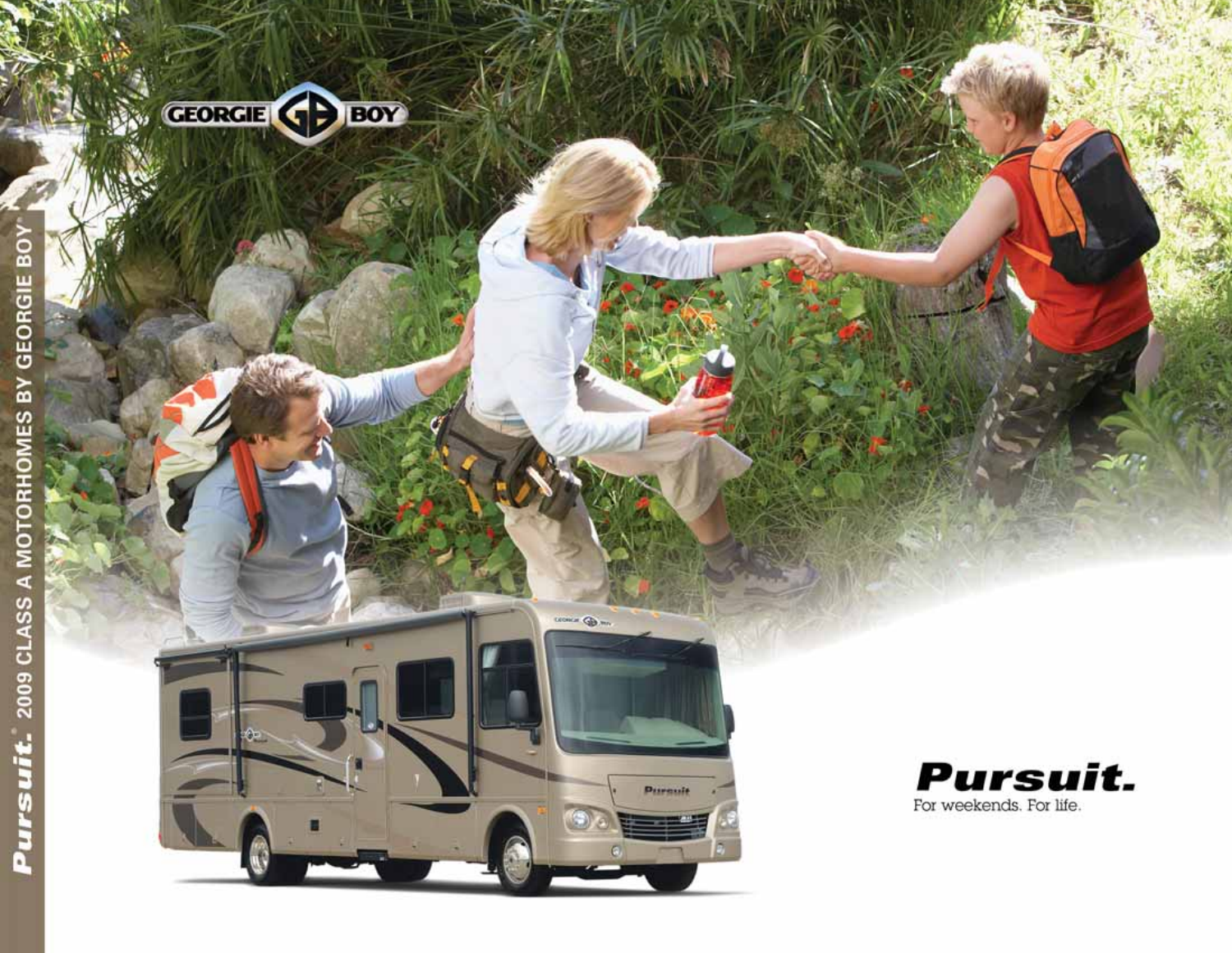

碌

a a

**AN CHANNER** 

**Take a ride in luxury with the stylish Pursuit. Comfort and style inside and out set the tone for carefree travel. Two-tone captain's chairs recline and swivel for your comfort. The 26" LCD television has been relocated to the rear of the living area for a clear, unobstructed view through the large, one-piece windshield. (Shown in Brazilian Cherry with Oxford Onyx decor)**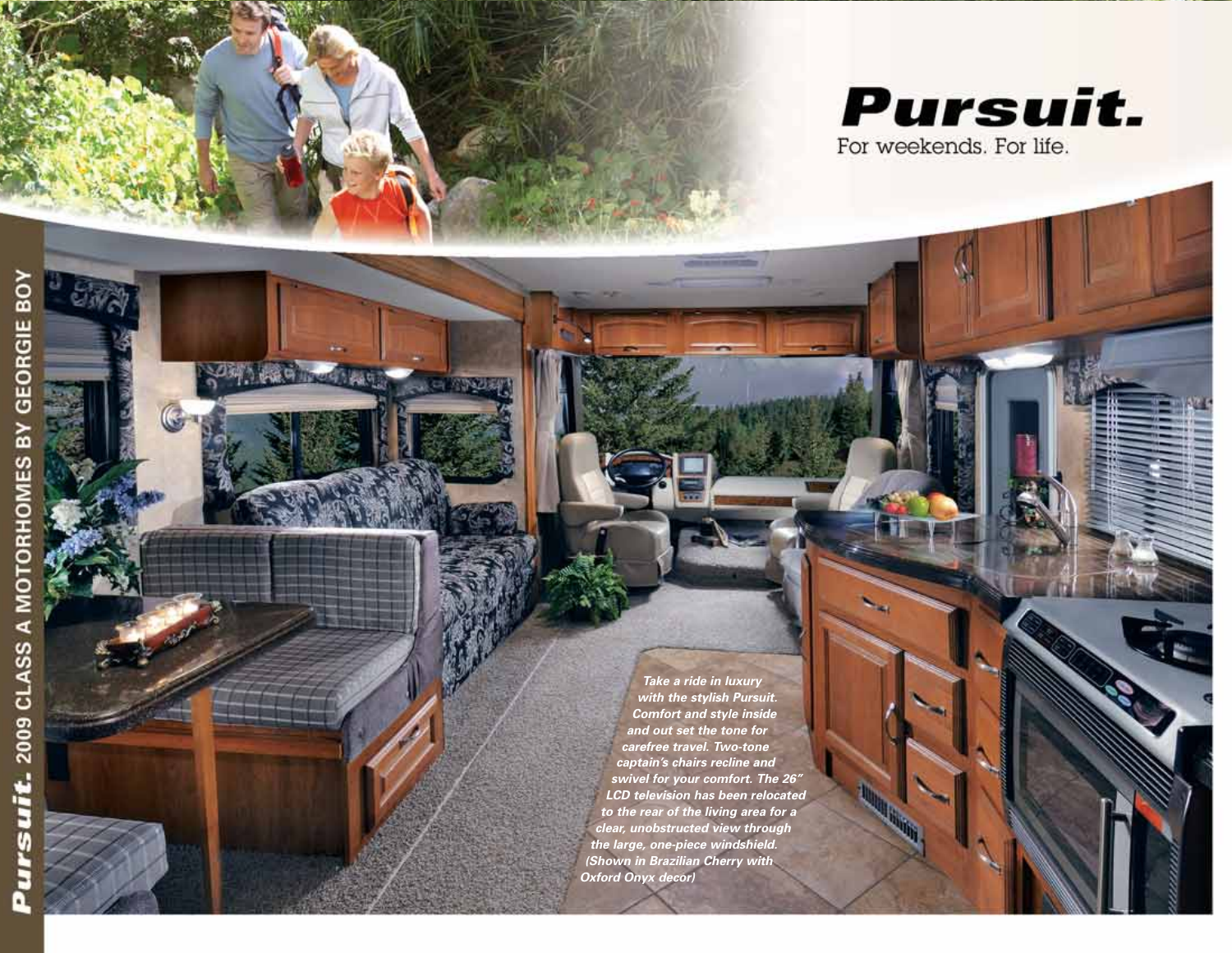

Pursuit is designed for maximum driver comfort and safety. This automotive style dash puts the controls at your fingertips. A standard 7" rear vision camera increases visibility.

When the weekend comes, it's time to pursue the truly good things in life, with the confidence that comes from knowing the keys to your next adventure are in hand. Most people only dream of the perfect weekend getaway. Yours is a dream come true behind the wheel of the Pursuit by Georgie Boy.

FABRIC KEY: A. Main B. Accent C. Bedspread

DECOR SELECTIONS

# **Tituli Illium**

Prepare delicious meals or whip up a quick snack. Pursuit's kitchen includes satin nickel hardware, a high spout faucet, warm wood cabinetry with a large double bowl sink and generous pull-out pantry storage.



The coach command center provides central access to commonly used gauges and switches.



Lakeside Maple







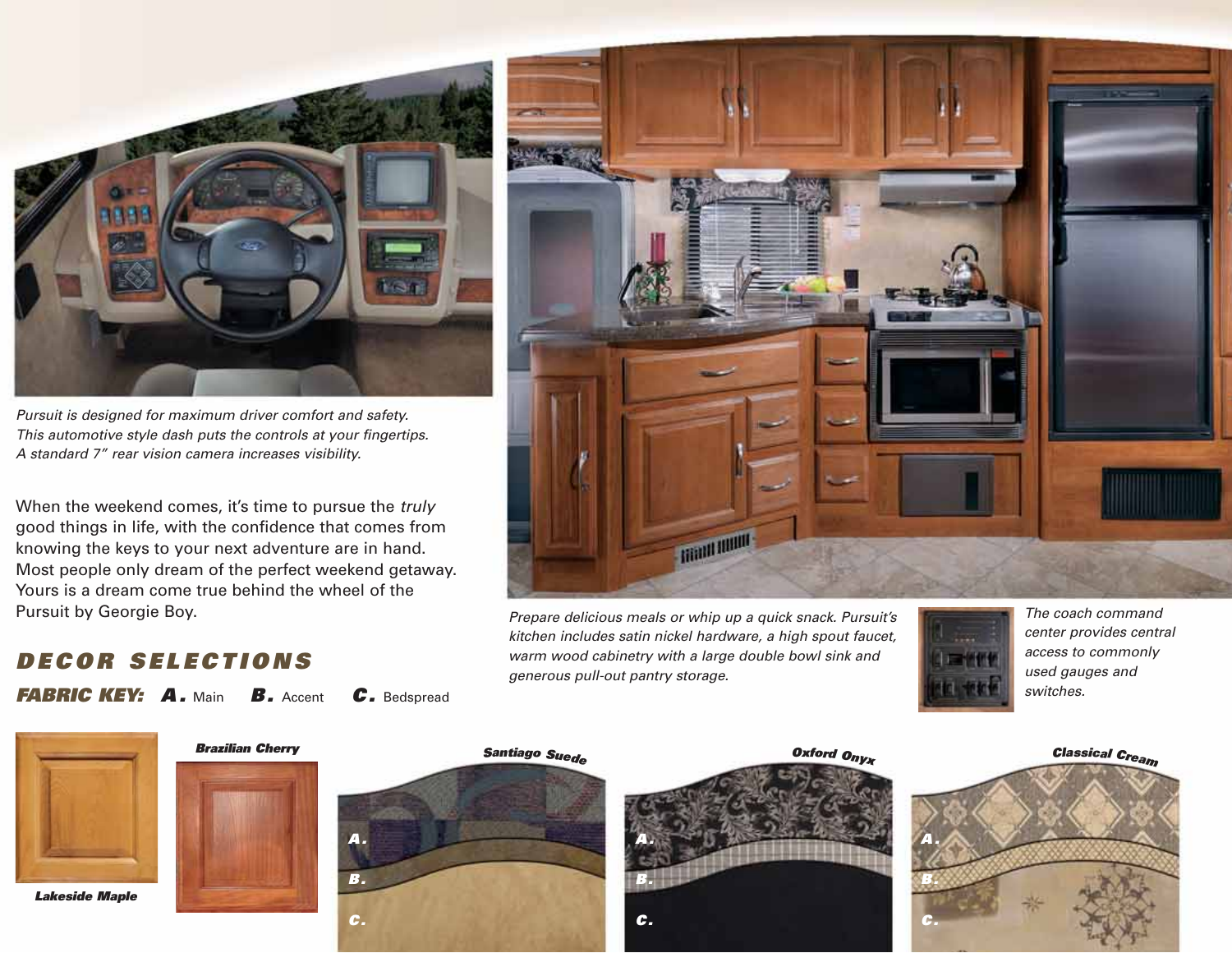

The well equipped bath area features a glass shower door, porcelain foot-flush toilet and designer faucet.





Pursuit's ample, lighted storage compartments secure your gear with paddle latch, bus-style baggage doors.

This convenient utility bay gives easy access to outlets for coaxial jacks, the water pump switch, water utility panel, and a whole house water filter.



Fill up at either side of the gas pump with the handy rear fuel fill.



Pursuit's large bedroom windows with pleated shades allow natural light during the day and plenty of privacy after dark.





See the world more clearly with the one-piece windshield. Curb appeal continues with sleek eye-catching exterior graphics and custom front and rear caps.

**ALL AT** 

**A Bad Provide** 

# **EXTERIOR FEATURES**



The 3540 DS floorplan features a standard bunk bed/ entertainment zone that creates the ultimate getaway for younger travelers or adults. A standard 15" LCD television with auxiliary hook ups makes for carefree rest and recreation. (3540 DS only)

permissible weight of the unit, including the UVW plus all fluids, cargo, optional equipment and accessories. For safety and product performance, do not exceed the GVWR.

**27"**  $\mathbf{L}$ 

Convection microwave Sealed 3-burner range Lighted power range hood Double bowl kitchen sink High spout kitchen faucet Double door refrigerator **HEATING & AIR CONDITIONING**

30,000 BTU furnace 13,500 BTU ducted roof air conditioner Second 13,500 BTU ducted roof air conditioner



# **PURSUIT FEATURES** S = Standard O = Optional

**SILVER**





**TAN** 



**26" LCD TV**

DH<br>吉

**OHC QUEEN WALL BED 60'' x 74''**

**PANTRY**

**LINEN CLOSET**

**Key:** Carpet Tile Storage  $\nabla$ 

**SHOWER**



**MICRO REFER OHC**

**ENTRY OHC**

**OHC DINETTE 42 x 72**

 $\frac{\nabla}{\nabla}$ 

**SOFA OHC**

- CW (Curb Weight): The weight of the unit without<br>factory or dealer installed options, plus allowance for the<br>weight of full fuel capacity. The "payload capacity" for all<br>other fluids, cargo, occupants, optional equipment a
- feature the "wide body" design concept, which gives<br>you significantly enhanced interior living space and<br>innovative floorplans. In mating your purchase decision,<br>you should be aware that a few states restrict access<br>on som

All capacities are approximate, and all dimensions are<br>nominal. Georgie Boy motorhomes are designed to<br>allow for a wide variety of uses, extended trips with two<br>people or short trips with multiple people. Accordingly,<br>each

it is not intended that all seating positions equipped with<br>a is not intended that all seating positions equipped winding, without regard to other weight factors. All<br>Georgie Boy motorhomes are designed to ensure that<br>the

**26" LCD TV W/ DVD**

> **JACK KNIFE SOFA OHC**

**JACK KNIFE SOFA OHC**

**ENT. CENTER**

**3550 TS**

## **PURSUIT FLOORPLANS**

Driver/passenger wall mounted

Surround sound system Phone jack Pre-wired for satellite dish TV antenna

**SPECIFICATIONS**

| PAINT OPTIONS<br>FULL | <b>2009 PURSUIT</b>                           | 3100 DS        | 3540 DS   | 3550 TS                                      | GVWR (Gross Vehicle Weight Rating): The<br>permissible weight of the unit, including th                                                                                            |
|-----------------------|-----------------------------------------------|----------------|-----------|----------------------------------------------|------------------------------------------------------------------------------------------------------------------------------------------------------------------------------------|
|                       | Chassis                                       |                |           | Ford/Workhorse Ford/Workhorse Ford/Workhorse | all fluids, cargo, optional equipment and ad<br>For safety and product performance, do no<br>the GVWR.                                                                             |
|                       | <b>Chassis Model</b>                          | F-53/W20       | F-53/W22  | F-53/W22                                     | CW (Curb Weight): The weight of the unit v<br>factory or dealer installed options, plus allo                                                                                       |
|                       | Engine Size (liters)                          | 6.8/8.1        | 6.8/8.1   | 6.8/8.1                                      | weight of full fuel capacity. The "payload ca<br>other fluids, cargo, occupants, optional equ                                                                                      |
|                       | <b>Wheel Base</b>                             | 228"           | 242"      | 242"                                         | accessories can be determined by subtracti<br>from the GVWR.                                                                                                                       |
|                       | Rear Axle Ratio                               | 5.38/5.13      | 5.38/5.13 | 5.38/5.13                                    | <b>GCWR (Gross Combined Weight Rating): T</b><br>total weight of the loaded unit, plus a tow<br>includes the weight of both the unit and to                                        |
|                       | GVWR (lbs.)                                   | 20,500         | 22,000    | 22,000                                       | fuel for each, all other fluids, cargo, occupa<br>equipment and accessories.                                                                                                       |
|                       | CW (lbs.)                                     | 17,580*        | 18,410*   | 18,770*                                      | Wider Widths: Numerous Georgie Boy floo<br>feature the "wide body" design concept, wh                                                                                              |
|                       | GCWR (lbs.)                                   | 26,000         | 26,000    | 26,000                                       | you significantly enhanced interior living sp<br>innovative floorplans. In making your purci                                                                                       |
|                       | Interior Height                               | 80"            | 80"       | 80"                                          | you should be aware that a few states restr<br>on some or all roads within the state to vel<br>a maximum 96" width, although special roa                                           |
|                       | Exterior Height**                             | 12'1''         | 12'1''    | 12'1''                                       | permits may be available. Vehicles up to 10<br>are permitted in the vast majority of states.                                                                                       |
|                       | <b>Exterior Length</b>                        | 32'7''         | 34'10"    | 34'10"                                       | confirm the road usage laws in the states o<br>you before making your purchase decision                                                                                            |
|                       | <b>Exterior Width</b>                         | 8'3''          | 8'3''     | 8'3''                                        | <b>IMPORTANT NOTE:</b><br>All capacities are approximate, and all dim-<br>nominal. Georgie Boy motorhomes are des                                                                  |
|                       | <b>Sleeping Capacity</b>                      | $\overline{4}$ | 5         | 6                                            | allow for a wide variety of uses, extended t<br>people or short trips with multiple people.                                                                                        |
| <b>ILVER</b>          | <b>Exterior Storage</b><br>Capacity (Cu. Ft.) | 120            | 150       | 150                                          | each unit allows ample room for sleeping,<br>and cargo. While the customer is the benef<br>design, the customer also bears the respon<br>select the proper combination of passenge |
|                       | Fuel Capacity (gal.)                          | 75             | 75        | 75                                           | load, and tow vehicle without exceeding th<br>weight capabilities. Consumer may need a                                                                                             |
|                       | Fresh Water Capacity (gal.)                   | 80             | 80        | 80                                           | braking capacity to tow loads greater than<br>Seat belts should always be worn for passe                                                                                           |
|                       | Waste Water Capacity (gal.)                   | 45             | 45        | 45                                           | Seat belts are provided at most locations to<br>convenience in selecting which seat to occu<br>it is not intended that all seating positions                                       |
|                       | Grey Water Capacity (gal.)                    | 48             | 48        | 48                                           | a seat belt may be occupied while the vehi-<br>motion, without regard to other weight fact                                                                                         |
|                       | Water Heater Capacity (gal.)                  | 6              | 6         | 6                                            | Georgie Boy motorhomes are designed to<br>the number of passengers allowed while th                                                                                                |
|                       | <b>Tire Size</b>                              | 245/70R19.5F   |           | 245/70R19.5F 245/70R19.5F                    | in motion will always at least equal the stat<br>capacity. Though extra seat belts may be p                                                                                        |
|                       | LP Gas Capacity (lbs.)                        | 85             | 85        | 85                                           | your safety and the proper operation of you<br>limit your passengers to the number allow<br>Net Carrying Capacity of your vehicle.                                                 |

| cup holders                         | S |
|-------------------------------------|---|
| Back-up camera                      | S |
| Sideview camera                     | S |
| Heated exterior mirrors with remote | S |
| 2 - 12V power outlets in dash       | S |
| 110V outlet in dash                 | S |
| <b>APPLIANCES &amp; ACCESSORIES</b> |   |
|                                     |   |
| AM/FM CD player with 4 speakers     | S |
| 20" flatscreen TV - bedroom         |   |
| (3100 DS, 3540 DS)                  | O |
| 26" LCD TV - coach                  | S |
| 15" LCD TV with DVD player -        |   |
| bunk area (3540 DS)                 | S |

| ELECTRICAL & LIGHTING                   |                              |
|-----------------------------------------|------------------------------|
| 50 amp power cord                       | S                            |
| 55 amp electronic converter             | S                            |
| Auxiliary coach battery                 | $\overline{\mathsf{s}}$      |
| Second coach battery                    | $\overline{s}$               |
| <b>GFI circuit</b>                      | $\overline{s}$               |
| Coach battery disconnect                | $\overline{\mathsf{S}}$      |
| Outside 120-volt receptacle             | $\overline{s}$               |
| Cable TV jacks                          | $\overline{s}$               |
| Patio light                             | $\overline{s}$               |
| 6.5 KW gasoline generator               | $\overline{\mathsf{S}}$      |
| Coach command center                    | $\overline{s}$               |
| Lighted storage boxes with switch       |                              |
| at entry door                           | S                            |
|                                         |                              |
| <b>PLUMBING &amp; LP SYSTEM</b>         |                              |
| Porcelain toilet with foot flush        | S                            |
| 6-gallon gas/electric E.I. water heater | $\overline{s}$               |
| No-Mess <sup>™</sup> Termination System | $\overline{s}$               |
| Demand water pump                       | $\overline{s}$               |
| Skylight over shower                    | $\overline{s}$               |
| Glass shower enclosure                  | $\overline{s}$               |
| One-piece ABS tub surround              | $\overline{\mathsf{s}}$      |
| <b>Heated holding tanks</b>             | $\overline{s}$               |
| Whole house water filter                | $\overline{s}$               |
| Black tank flusher system               | $\overline{s}$               |
| <b>EXTERIOR &amp; CONSTRUCTION</b>      |                              |
| 5,000 lb. towing hitch                  | S<br>$\overline{\mathsf{s}}$ |

Vinyl graphics Sandwich State Structure Structure Structure Structure Structure Structure Structure Structure S

Power bath vent

Full paint exterior Stainless steel wheel inserts Stainless steel wheel inserts Radial tires Spare tire (3540 DS, 3550 TS) S<br>Fiberalass front cap S Fiberglass front cap Fiberglass rear cap S Crowned and laminated roof S Seamless TPO roof covering S Roof ladder S Power entrance step S 80" tall radius entrance door<br>Metal trunk boxes with felt lining S Metal trunk boxes with felt lining Entertainment plug-ins in exterior trunk box Patio awning Sample Sample Sample Sample Sample Sample Sample Sample Sample Sample Sample Sample Sample Sample Slideroom awnings S Automatic leveling jacks S CSA Upfit (mandatory for all Canadian provinces) Canadian O **SAFETY & SECURITY** LP leak alarm Fire extinguisher Smoke detector S<br>Carbon monoxide detector S Carbon monoxide detector Emergency start switch S

Entrance door dead bolt lock S

Owner's information package S

Tinted safety glass windows

| <b>LIVING APPOINTMENTS</b>                |                                 |  |
|-------------------------------------------|---------------------------------|--|
| Lakeside Maple cabinetry                  | $rac{S}{O}$                     |  |
| <b>Brazilian Cherry cabinetry</b>         |                                 |  |
| Hardwood raised panel cabinet doors       |                                 |  |
| Designer cabinet hardware                 |                                 |  |
| Full extension ball bearing drawer guides |                                 |  |
| <b>Techwood drawer sides</b>              |                                 |  |
| Silverware drawer                         |                                 |  |
| Wire pantry baskets                       |                                 |  |
| Ceramic tile flooring - kitchen and bath  |                                 |  |
| Carpet - living and bedroom               | s  s  s  s  s  s  s  s  s  s  s |  |
| Vinyl soft touch ceiling                  |                                 |  |
| Pleated window shades                     |                                 |  |
| Jacknife sofa                             |                                 |  |
| Swivel lounge chair (3100 DS, 3540 DS)    |                                 |  |
| <b>Booth dinette</b>                      |                                 |  |
| Polished countertops                      |                                 |  |
| <b>SLEEPING APPOINTMENTS</b>              |                                 |  |
| Queen bed                                 |                                 |  |
| Bunk beds in hall (3540 DS)               | $\frac{S}{S}$                   |  |
| <b>Bedspread</b>                          |                                 |  |
| Front privacy drape                       |                                 |  |
| <b>COCKPIT APPOINTMENTS</b>               |                                 |  |
| Cruise control                            |                                 |  |
| Tilt steering wheel                       |                                 |  |
| Dash air conditioning                     |                                 |  |
| Intermittent wipers                       | $\frac{S}{S}$ $\frac{S}{S}$     |  |
| Reclining 2-tone captains chairs          |                                 |  |
| (Power driver's side)                     |                                 |  |
| Defrost assist fans with dash switch      | S                               |  |